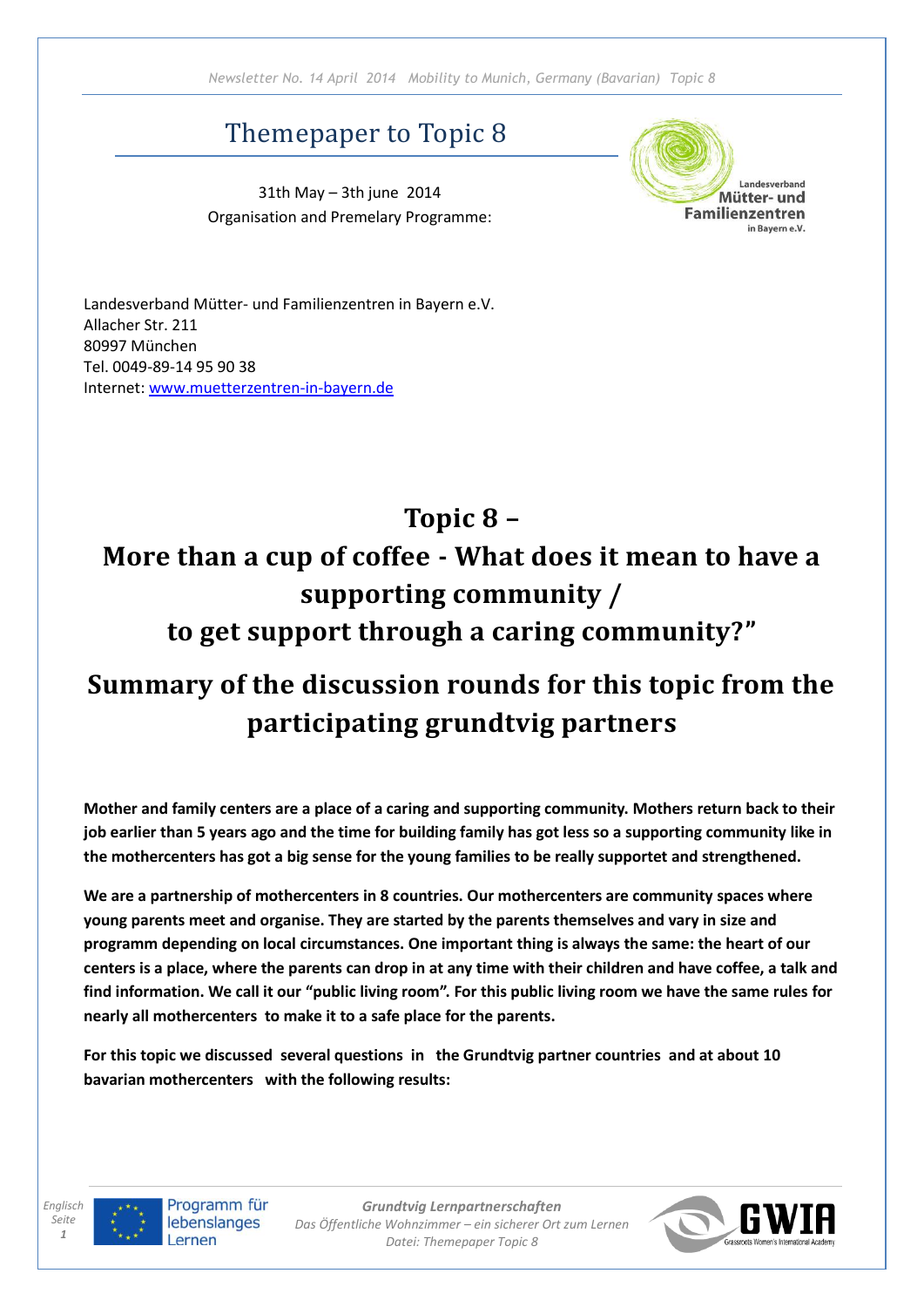**What has changed in the last years for families and which special needs they have in these times of social change? What does it mean for the families to have a supporting community particularly concerning the demographic development and the development of the employment market?**

**The summary of the discussions was that in several countries three things have changed:** 

**Women more and more go back to work and the point of time they go back is earlier. The families live often far away from their own parents or sisters or brothers. So the big part of social supin financial things anport through their own families is not given and they have to build a new social network. The women want to be independent and earn their own money and the costs for flats and buying food and pay the costs of child care are growing higher so both parts of the parents have to work for bringing up the money to pay the costs for their daily life. Nowadays the economy wants more and more the women to work they need the women with good job education for work. The society has changed – The possibilities for child care grown because the economy needs the women. Before women had to make the decision to stay at home till the children are old enough to go to school or to pay for childcare or to have family members to do child care.** 

**Now more and more partnerships are broken and there are more and more alone educating mothers or fathers and they have to work to get enough money for their daily life.**

**Now in many families are the grandparents not nearby because the parents have to move with the job possibilities and there is no helpful network families can use. Years ago there have existed three generation accommodations, where grandparents and the young families lived together in the same city. There the grand parents could care easily the grand europeanilds and support the new families. This is what happened in munich but in other European cities although.**

**It's a european development that the young families have not the time to grow to a really good working family because the jobs of the parents need so much energy that the familes get an early burnout and have less space for recreation. The children have to go to childcare very early and often for several hours every day to long and to young this not good for their personally development.**

**The women from other European countries had the experience, that the children are always in whole day schools because the parents had to work and family live starts only at the week and enough money vcan pay private childcare in a better pedagogic quality and in smaller groups or have day care mothers or babysitters. The economy don´t ask what the very small children really need, the family live has to be compatible for the rules of jobs and work.**

**What does it mean for the families to have a supporting community or to get support through a caring community?**

**The needs of the families have changed in all countries because the social structures have changed. Families need especially:**

**a good and reliable childcare very close to flat and job a good working network for childcare and support in the daily live**



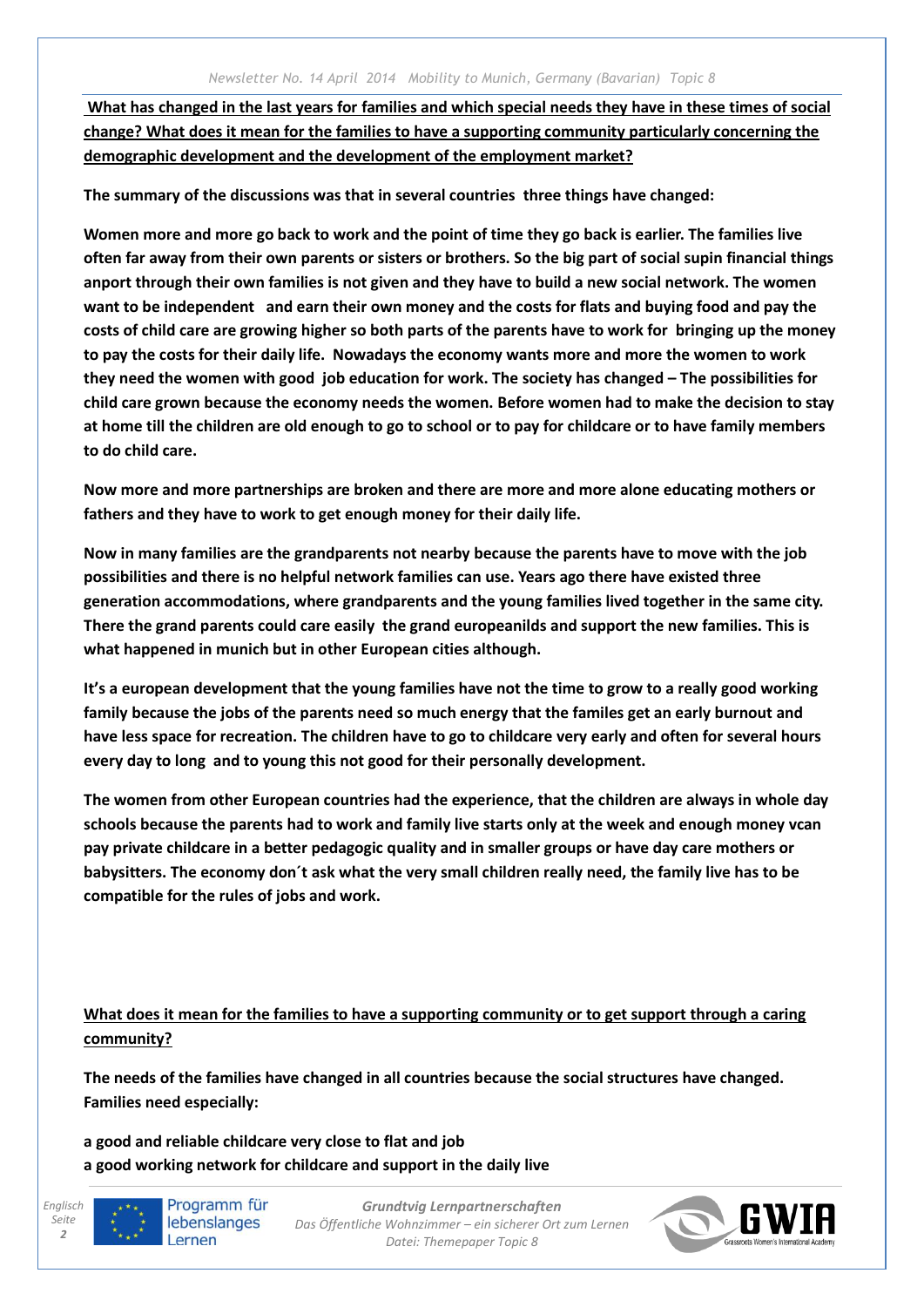**a good flexible school system with a flexible possibility of daycare and whole day school offers and al lot of child programms (spotrts, arts and culture) time and possibilities for friendships time for family time for recreation time for the partners and the work to be each other a good partner support for being good parents because there is often no big family where they can learn automatically how to be good parents time for sporting, culture and recreation time for family activities time and possibility for meeting other families and have a personal exchange and talkings about parenting enough money for the family a cheap flat with childfriendly neighbour a special place which is safe and comfortable and lowbased to meet other families of the surrounding good cheap possibilities for the daily shopping special good food markets**

#### **What kind of support I need personally?**

**Mutual help from the neighbours and support with the possibility to start a new network for the daily tasks. The mothers need good children playing groups with the possibility for talks and contacts to the other mothers and fathers to make friendships and exchange their personal experiences or problems and conflicts. Some mentioned they need public playgrounds to make new friends.**

**The mothers had the big wish for uncomplicated and spontane but qualified possibilities for childcare for only one till three hours the day to can go to a doctor or a haircutter or a job lessons and an au pair or babysitter service. Further the most needed things the parents named are childcare, seminars or advice for parenting skills, exchange with other parents of same-aged children, to reduce insecurity and develop a supporting group, grandparents "to rent", very flexible childcare offers, a network and meeting points with activities for fathers, childrens playing groups, contact for single-children, more time for me and my husband or partner, an open year and open arms for my needs or fears or worries, a pedagogic hotline for situations of crisis, courses in brust feeding, healthfull cooking and caring, sewing, knitting, cooking, PC, gymnastics and sports, pedagogic or psychology, lerning a different language, wellness, massage, common sports for parents jogging with babies, more groups for children younger as a year, babysports and moving, music and arts** 

#### **Which possibilities can MC´s offer for the support of a caring community?**

**The MC´s should ask first for the needs of the families in the surrounding and make special offers where the families can come without having any duties as being there and hear or talk and look and watch whats happening and feel welcome with their children and integrated, important is the open meeting point with flexible and much opening times and the cup of Tea or coffee and the "open ears and arms"; to give the parents and the children space and time to create "their MC" with the offers they need and like to do and support by themselves or get the support they need. Not to be seen as a client with defects or only** 



Programm für lebenslanges Lernen

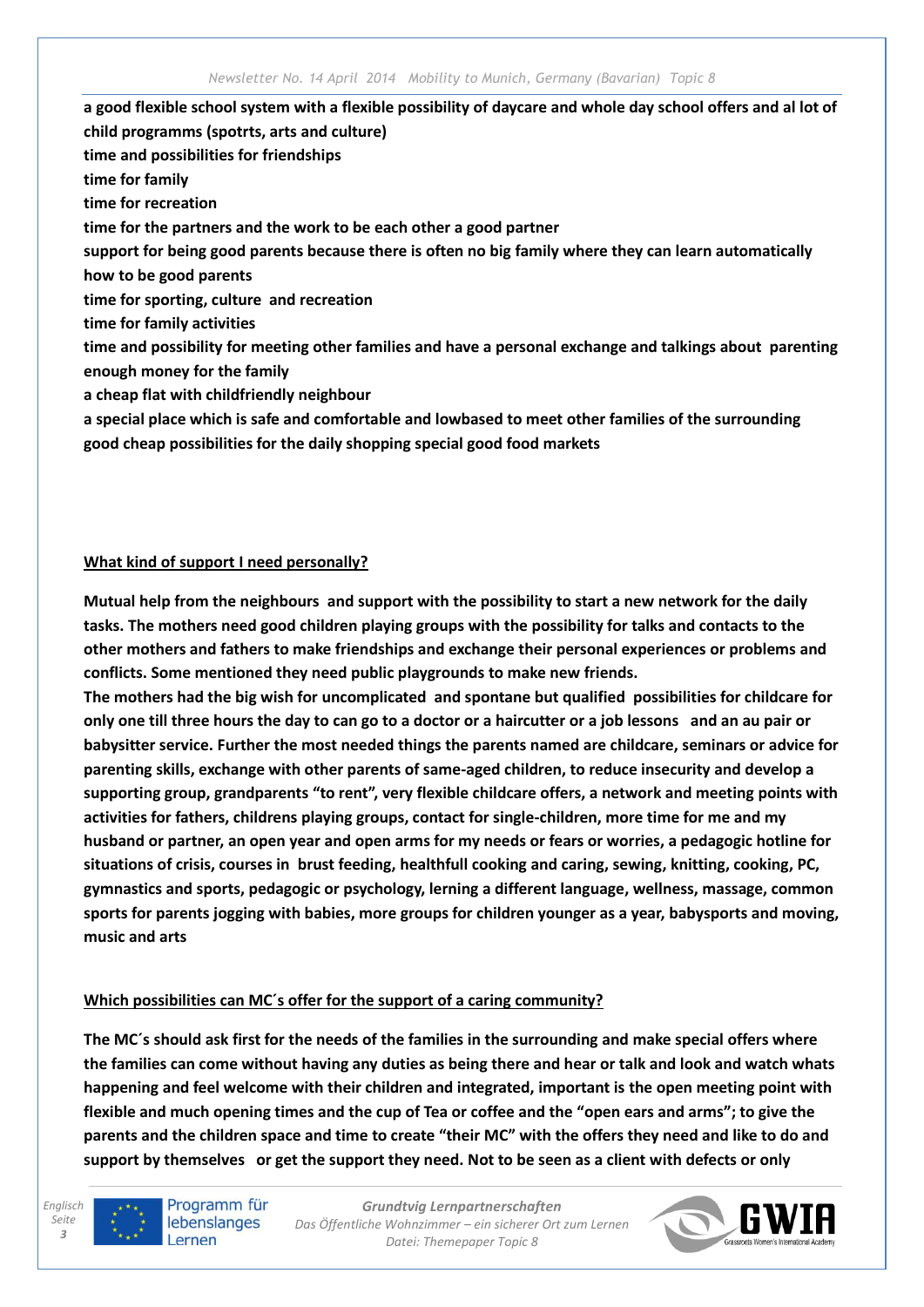**needs. Every human people has strengths and weaknesses and there is always something what he or she can do fine. The MC´s can give concrete support like baby and childrens groups, childcare, babysitting, juristic, pedagogic or psychologic advice,first-aid or babysitter-courses, cultural events and family celebrations like St. Martin, Santa Claus, Easter or summerfestivals, rooms for family festivals like childrens partys or birthday or baptism, Activities like second-hand markets, common cheap cooking for example the family soup day**

### **What can MC´s contribute as a supporting group?**

**Near concrete support in their daily live like the points in the question before an important role of the MC´s could and should be in every country to give the parents needs a voice in different political and social circles and work political this means to take the chance to talk together or substitutional with political local representatives.**

### **Which kind and concrete offers can they give to support families in growing to or being a family?**

**The most important fact is giving the families space, time and support to grow to a family and to have a place for feeling welcome and integrated with no big tasks. The MC´s should look what are good family times for activities for example at the early friday evening or the weekend if the fathers should be integrated or for example a sunday brunch or weekend day excursion for alone educting parents for not feeling isolated and alone with their children at the long weekend because the weekend is often a hard time for them. They know that the normal family do at the weekends often together nice things and they are sad if they don't have activities with other mothers or fathers**

## **How does that fit to the society of today and how does that contribute to a caring community?**

**Who are the people who live in our direct surrounding (family, neighbours, mother center, daily childcare, advice-center) and what is our relationship to them?**

**Mother center visitors and active women and some few men, volunteer workers, Neighbours, friends, babysitter, day care people, people from commercial and social institutions for families and children or old people or people with handicaps**

**for example in Mühldorf a bavarian smaller city are there many good offers with good quality which are linked very well and good to reach for the citizens and families. There is many support through neighbours and institutions for young and elder families. Activities with other families or alone educating mothers or fathers offer the possibility to build a network. Their relationship to them are information centers, daily childcare, or acting as agency for babysitting, leisure time for activities with children, possibility to get support, exchange experiences that make yourself confident .**

**MC´s as a lively network? How can we create a new modell for a "family of choice", a new type of extended family? Do MC´s have confident cooperations? If not how can we create this and strengthen it?**

**The parents needs are to have a place in the MC`s where they can meet, share their experiences and make friends for them and their children and get support. The problem of the MC´s is, that the parents often want to take or use the offers and the coffee but don´t like to give or bring some energies back in the**